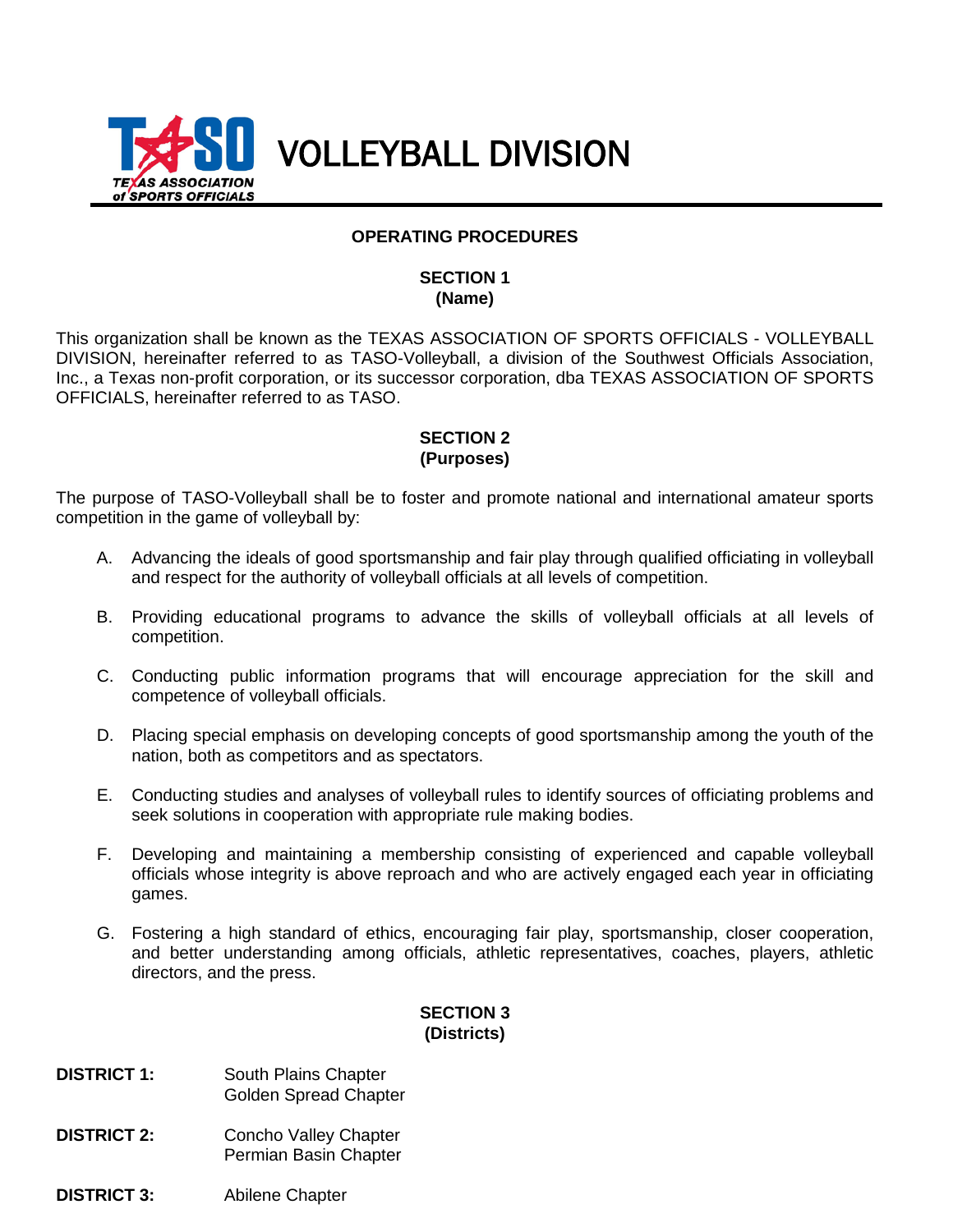|                     | North Central Texas Chapter<br><b>Red River Chapter</b>                                                                   |
|---------------------|---------------------------------------------------------------------------------------------------------------------------|
| <b>DISTRICT 4:</b>  | <b>Brazos Valley Chapter</b><br><b>Central Texas Chapter</b><br><b>Heart of Texas Chapter</b><br><b>Hill Area Chapter</b> |
| <b>DISTRICT 5:</b>  | <b>Corpus Christi Chapter</b><br>Laredo Chapter<br>South Texas Chapter<br>Victoria Chapter                                |
| <b>DISTRICT 6:</b>  | Tip of Texas Chapter<br><b>Texas Southmost Chapter</b>                                                                    |
| <b>DISTRICT 7:</b>  | <b>Tyler-Longview Chapter</b><br>Northeast Texas Chapter<br><b>Trinity Valley Chapter</b>                                 |
| <b>DISTRICT 8:</b>  | <b>First Area Chapter</b><br>Golden Triangle Chapter<br><b>Gulf Coast Chapter</b><br><b>Rice Belt Chapter</b>             |
| <b>DISTRICT 9:</b>  | <b>Houston Chapter</b>                                                                                                    |
| <b>DISTRICT 10:</b> | Fort Worth Metro Chapter                                                                                                  |
| <b>DISTRICT 11:</b> | San Antonio Chapter                                                                                                       |
| <b>DISTRICT 12:</b> | <b>Dallas Chapter</b>                                                                                                     |
|                     |                                                                                                                           |

**SECTION 3.1** A chapter shall qualify as a single member district provided such chapter maintains a membership of not less than 175 TASO-Volleyball active members (as defined in the current TASO bylaws, Article 3) as of October  $1<sup>st</sup>$  of each year for two consecutive years.

- A. If a chapter, which has been previously designated as a single chapter district, has a membership of less than 175 TASO-Volleyball active members for two consecutive years, the chapter shall lose its status as a single chapter district and shall return to its former District.
- B. The Board of Directors at its off-season meeting shall review the membership status of each single chapter district.
- C. The office of Executive Director shall be responsible for conducting each district director election.

# **SECTION 3.2 (Chapters)**

**DISTRICT 13:** Austin Chapter

- A. Individual chapters may be established in various areas of the state.
- B. New chapters will follow the TASO-Volleyball policy for the establishment of a new chapter. (See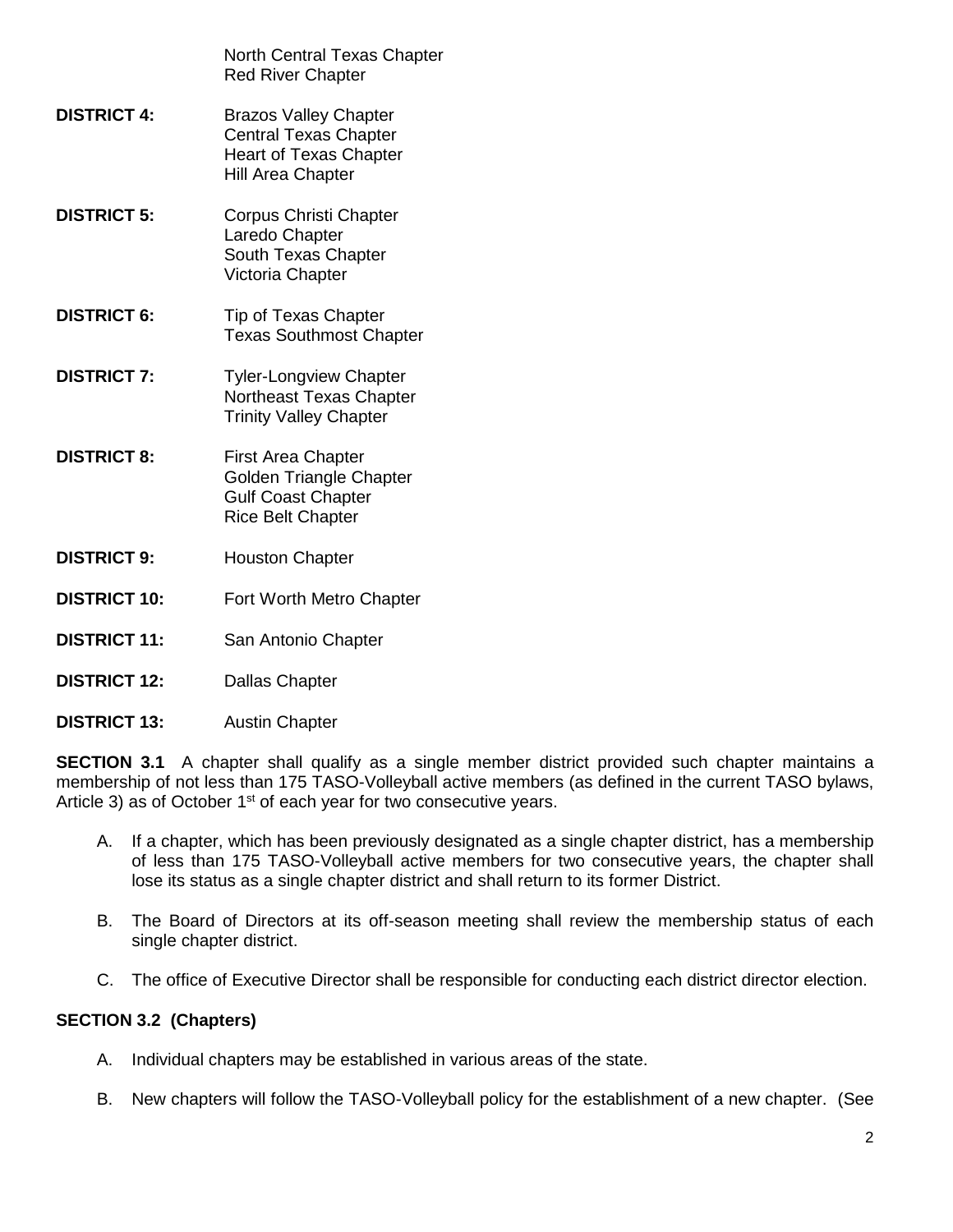Addendum D)

- C. Each chapter must include a minimum of six (6) voting TASO-Volleyball members. If six (6) voting members are not available, members may petition the Board of Directors for a Chapter charter.
- D. Each chapter must provide the TASO office with a copy of its current By-Laws and/or Operating Procedures and must notify TASO-Volleyball of any changes throughout the year.
- E. Each chapter must utilize the appropriate Invoice for Match Officiating Services as prescribed by the TASO-Volleyball Board of Directors. (See Addendum B1 and B2)
- F. Each chapter shall submit a listing of current officers and directors to TASO-Volleyball by December 31<sup>st</sup> of each year.
- G. Each chapter shall hold a minimum of five (5) meetings per season for education and business purposes.
- H. Each chapter will provide to their District Director, their meeting schedule and training dates by July 1<sup>st</sup> of each year.
- I. Failure of a chapter to comply with these minimum requirements may make its officers and/or members subject to action by the Board of Directors.
- J. Multi-chapter membership is permissible, but only one membership/renewal will be paid. Local dues must be paid to each chapter. Each chapter will determine the percentage of meetings that must be attended by those holding dual chapter membership. (See Addendum E for Multi-Chapter Membership Policy.)
- K. A chapter officer, either elected or appointed, put on probation by TASO, may be removed from their office.
- L. New chapters approved by a majority vote of the TASO-Volleyball Board will complete a mandatory two (2) year probation.

# **SECTION 4 (The Board of Directors)**

**SECTION 4.1** The Board of Directors shall be composed of the President, the Vice President, the Immediate Past President, the Executive Director, or the designee, two members selected by the board to sit Ad-Hoc without vote on the committee, one UIL representative to sit Ad-Hoc without vote on the committee, one TAPPS representative to sit Ad-Hoc without vote on the committee, and the District Director from each of the current districts.

**SECTION 4.2** The Board shall hold at least one (1) meeting per year prior to the Annual State Meeting. Special meetings shall be called by the President when requested to do so by a majority of the Board of Directors.

A majority of the voting members of the Board of Directors at a called board meeting shall constitute a quorum. Each elected or appointed member of the Board must be a member in good standing with TASO-Volleyball.

**SECTION 4.3** The Board of Directors shall have the power to change the Operating Procedures. The Board of Directors shall be empowered to rule on situations not covered in the Operating Procedures.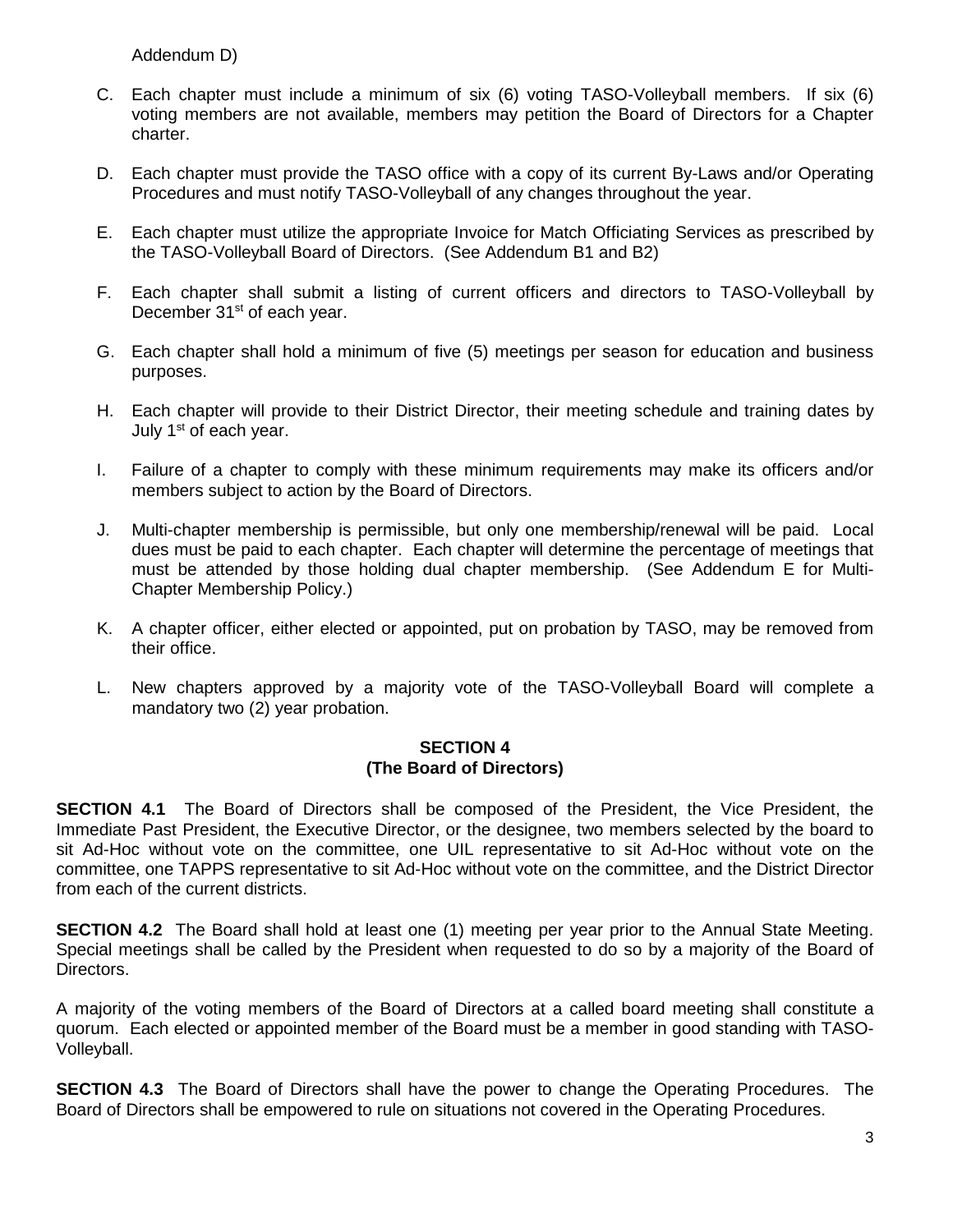# **SECTION 5 (Officers)**

**SECTION 5.1** The officers shall be a President and Vice President and they will each serve for two (2) years. The election of the President and Vice President will occur every two (2) years at the end of odd numbered years. The President and Vice President shall not serve in the same elected office for more than two consecutive terms but may be re-elected after remaining out of office for not less than two years. The Executive Director or the designee of TASO will serve as Secretary/Treasurer and will be responsible for the delegation of responsibilities to office personnel.

**SECTION 5.2** The term of office for District Directors shall be two years. Odd numbered districts shall hold elections at the end of odd numbered years. Even numbered districts shall hold elections at the end of even numbered years. No person shall serve more than four consecutive elected terms as a District Director but may be re-elected after remaining out of office for not less than two years. The District Directors shall be elected in accordance with the Operating Procedures of TASO-Volleyball.

# **SECTION 6 (Election of Officers)**

**SECTION 6.1** The President and Vice President shall be elected by a plurality of eligible members who may cast their votes by an on-line voting procedure as promulgated by the board of directors if the election is contested. If the election is not contested and there is only one candidate, no on-line voting shall be necessary and the candidate will be named to the respective position. The incoming President/Vice President shall assume their office on December  $1<sup>st</sup>$  of the year in which they are elected.

Voting will be via electronic ballot beginning the first Monday in November and ending the third Monday in November. Should an election result in a tie, a run-off election will be held beginning two days after the third Monday in November and conclude the following Tuesday. The winner of the election will be announced no later than November 30<sup>th</sup>.

Applicants must declare their candidacy in writing to the TASO office in care of the Executive Director or the designee of TASO, between August  $1<sup>st</sup>$  and October  $1<sup>st</sup>$  (email is permissible). To hold the office of either President or Vice President, a person must have been (1) a member in good standing of TASO-Volleyball for the preceding five years prior to their nomination, (2) must have served on the Board of Directors of TASO-Volleyball for at least one term, and (3) must remain a member in good standing through their term of office. A member in good standing is one who has complied with all membership requirements at the state and local level.

If more than one candidate is running for either position, each candidate, in addition to the requirements of SECTION 6.1 paragraph 3, (1) must submit a current digital picture, (2) must submit a summary of accomplishments, (3) must submit a statement of 250 words or less addressing the constituents by October 15<sup>th</sup>. Candidates may also submit a video clip. These items shall be published on the web and be available to the eligible membership. All statements and/or video clips will be reviewed and approved by an appointed committee prior to posting.

**SECTION 6.2** The District Directors shall be elected by a plurality of eligible members in their district who may cast their votes by an on-line voting procedure as promulgated by the board of directors if the election is contested. If the election is not contested and there is only one candidate, no on-line voting shall be necessary and that one candidate shall be declared the Director of their respective District. The incoming District Directors shall assume their office on December 1<sup>st</sup> of the year in which they are elected.

Voting will be via electronic ballot beginning the first Monday in November and ending the third Monday in November. Should an election result in a tie, a run-off election will be held beginning two days after the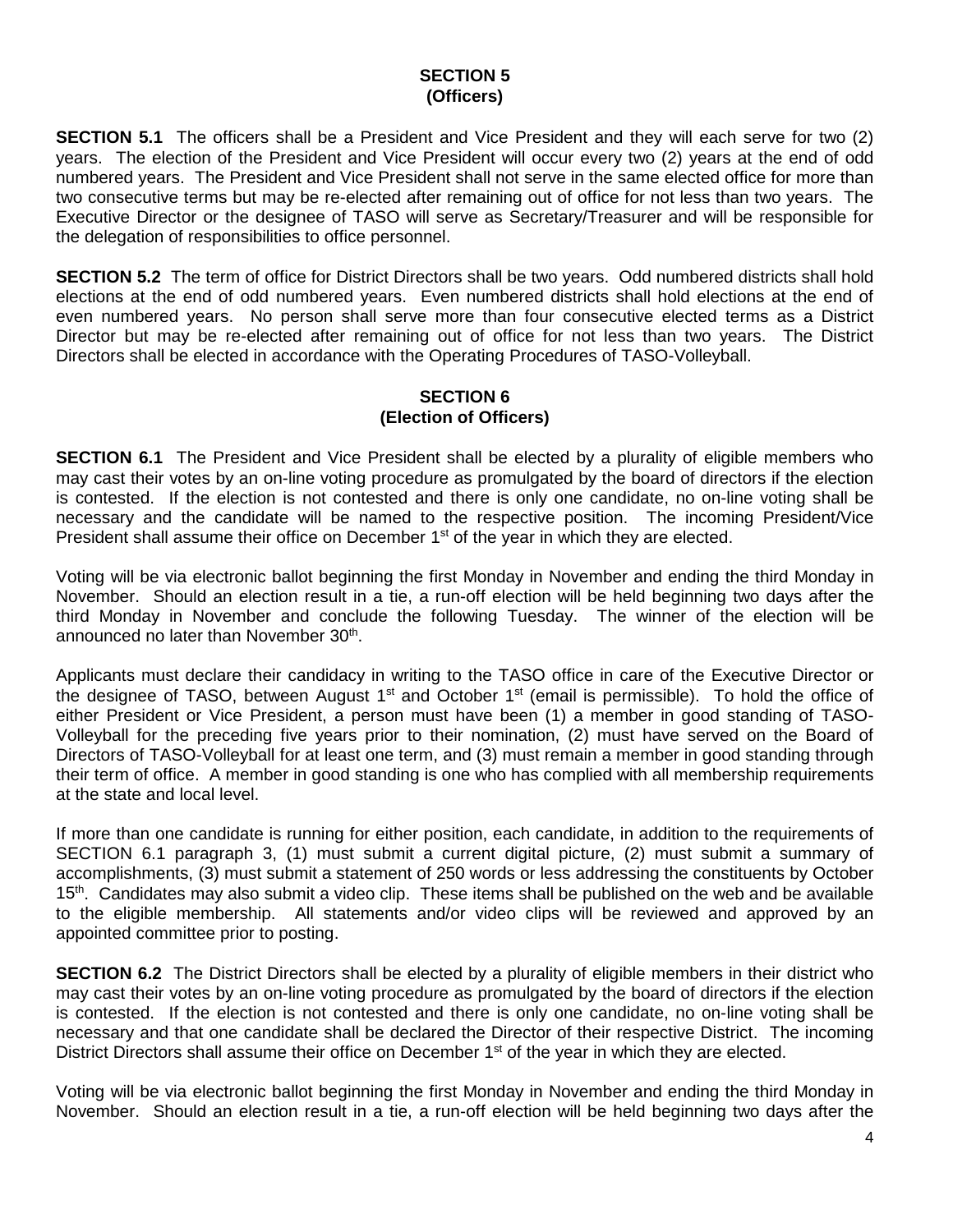third Monday in November and conclude the following Tuesday. The winner of the election will be announced no later than November 30<sup>th</sup>.

To hold the office of District Director, a person, (1) must declare their candidacy in writing to the TASO office between August 1<sup>st</sup> and October 1<sup>st</sup> (email is permissible), (2) must be a member in good standing of TASO-Volleyball for the preceding three years prior to their declaration to run for office, (3) must remain a member in good standing through their term of office, and (4) must submit a letter in writing (email is permissible) from their home TASO-Volleyball chapter board verifying status of membership. The responsibility of any documentation and/or proof in this matter falls on the candidate for office.

If more than one candidate for the same District Director position meets the criteria listed in SECTION 6.2 paragraph 3, each candidate in addition to the requirements of SECTION 6.2 paragraph 3 (1) must submit a current digital picture, (2) must submit a summary of accomplishments, and (3) must submit a statement of 250 words or less addressing the constituents by October 15<sup>th</sup>. These items shall be published on the web available to the eligible members of the district. All statements will be reviewed and approved by an appointed committee prior to posting.

If no one declares their candidacy in writing to the TASO office between August  $1<sup>st</sup>$  and October  $1<sup>st</sup>$  (email is permissible), an email will be sent to all members of that district on October  $2^{nd}$  asking anyone interested to (1) declare their candidacy by November  $1<sup>st</sup>$ , and (2) adhere to the requirements enumerated in SECTION 6.2 paragraph 4. In the event of multiple eligible candidates, an election will be conducted according to the procedures noted in SECTION 6.2 paragraph 2. If there is only one eligible candidate, no election will be necessary and the lone candidate will be declared the new District Director.

**SECTION 6.3** The President shall appoint a Parliamentarian who shall be knowledgeable and experienced in the application of Robert's Rules of Order.

**SECTION 6.4** Procedure for recall of officers: An Officer may be recalled by a majority vote of the Division Board at a regular or called meeting, with the Officer whose recall is requested ineligible to vote.

An Officer may be recalled by a two-thirds vote of the membership voting in a recall election. A request for a recall election must be filed with the TASO State Office and approved by the Division Board, which approval shall not be wrongfully withheld. A sixty-day (60) notice is required before a vote of the membership is taken.

**SECTION 6.5** Procedure for recall of District Directors: A Director may be recalled by a majority vote of the Division Board at a regular or called meeting, with the Director whose recall is requested ineligible to vote.

A Director may be recalled by a two-thirds vote of the district membership voting in a recall election. A request for a recall election must be filed with the TASO State Office and approved by the Division Board, which approval shall not be wrongfully withheld. A sixty-day (60) notice is required before a vote of the membership is taken.

**SECTION 6.6** Vacancies in the elected offices of Vice President and District Directors shall be filled by appointment by the President subject to approval of a majority vote of the Board of Directors at the next Board meeting.

# **SECTION 7 (Duties of Officers)**

**SECTION 7.1** The President shall (1) call, prepare the agenda for, and preside over, all meetings of TASO-Volleyball and the Board of Directors, (2) appoint committees, and (3) serve as an ex-officio member of such committees.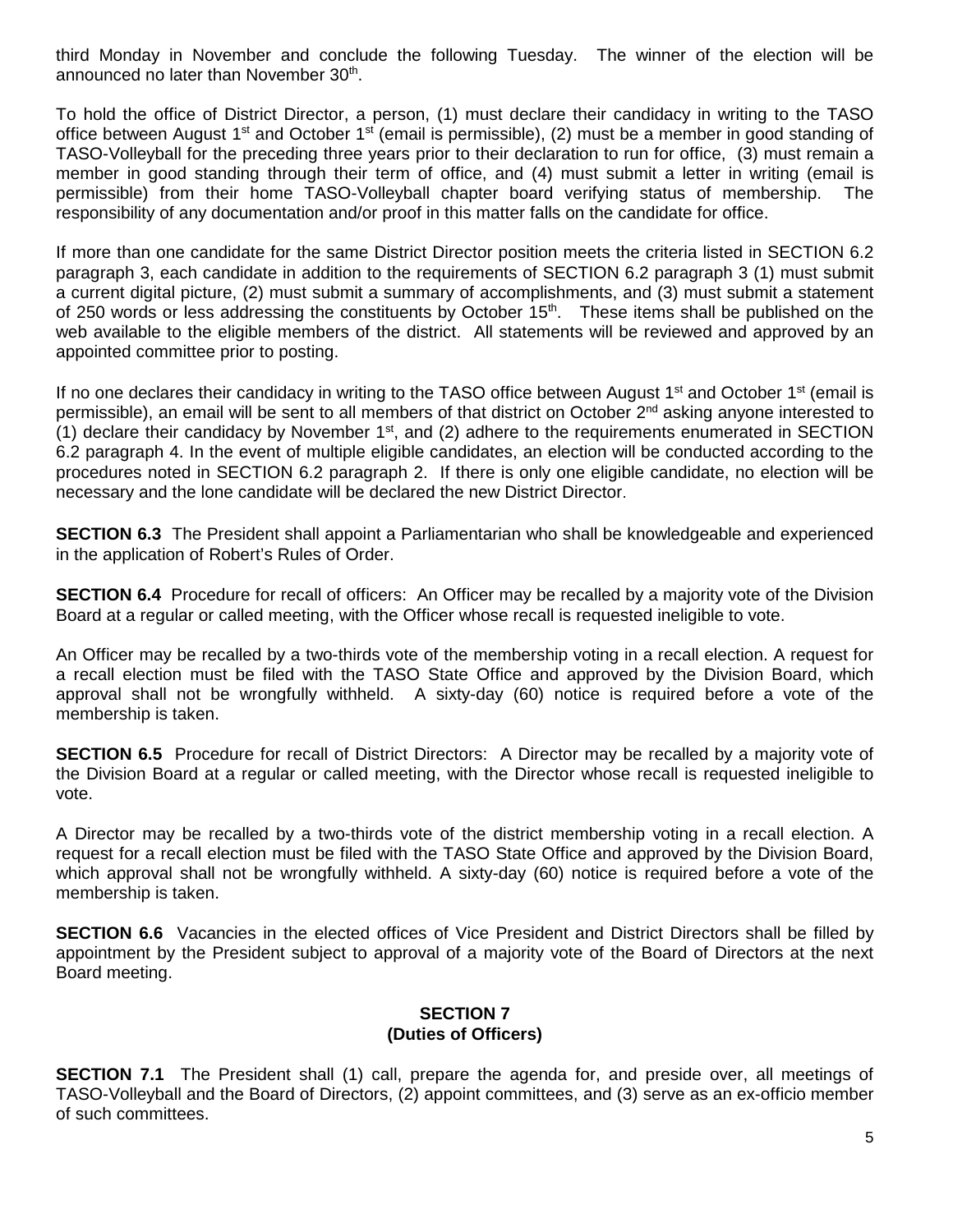**SECTION 7.2** The Vice President shall (1) substitute in the absence of the President, (2) in cooperation with the District Directors arrange the schedule, prepare the program, recruit and organize the staff for all clinics, and (3) succeed the President in the event a vacancy occurs. The Vice President shall ensure a master calendar of events and deadlines is available on the organization website.

**SECTION 7.3** The Immediate Past President will serve in an advisory capacity to the Board of Directors and assume any delegated responsibilities from the President. If there is not an Immediate Past President, or that person is not able to serve, the President will appoint, with approval of the Board of Directors, a person to fulfill the duties as required.

**SECTION 7.4** The Executive Director or the TASO designee will serve as Secretary/Treasurer and shall (1) keep and report the minutes of all TASO-Volleyball and Board of Directors meetings, (2) answer any TASO-Volleyball correspondence or refer it to the proper TASO-Volleyball officer, (3) receive, maintain, and update a current and complete personnel record of all TASO-Volleyball members, (4) receive, record, and deposit into a bank account in the name of TASO-Volleyball all dues and fees belonging to TASO-Volleyball and record the payment of expenses authorized by the President and disburse TASO-Volleyball funds by means of checks which require the signature of the Treasurer (or designated TASO representative), (5) submit to the Board of Directors and membership annually a financial statement of income, expenditures, and account balance, and (6) serve on all committees of TASO-Volleyball.

**SECTION 7.5** The District Directors shall perform the duties set forth in the Operating Procedures of TASO-Volleyball.

**SECTION 7.6** The Board of Directors shall have full power to act and pass on all matters of business pertaining to the Volleyball Division not governed by TASO. Its decisions shall be binding unless determined to be specifically in violation of the TASO-Volleyball Division.

**SECTION 7.7** The TASO-Volleyball Board makes the following provisions:

- A. The President and Vice President shall be reimbursed when either or both represent TASO-Volleyball by attending the State Volleyball Tournament. Should compensation be paid by any other entity, TASO-Volleyball will not reimburse that particular expense. Approved expenses are reimbursed based on the TASO Expense Reimbursement Policy.
- B. TASO representatives serving as either the Supervisor of Lines or the Supervisor of Officials shall be reimbursed according to the TASO Expense Reimbursement Policy and a stipend. Should compensation be paid by any other entity, TASO will not reimburse that particular expense.
- C. TASO representatives serving as a Regional Volleyball Rules clinician shall be reimbursed according to the TASO Expense Reimbursement Policy and a stipend. Should compensation be paid by any other entity, TASO will not reimburse that particular expense.

# **SECTION 8 (Membership Classifications)**

**SECTION 8.1** Members shall be classified according to the requirements established by the TASO-Volleyball Board of Directors in accordance with TASO policies and procedures.

**SECTION 8.2** Applicants for regular membership must be at least seventeen (17) years of age. Applications will be processed in accordance with procedures established by the Board of Directors.

**SECTION 8.3** A member in good standing is one who: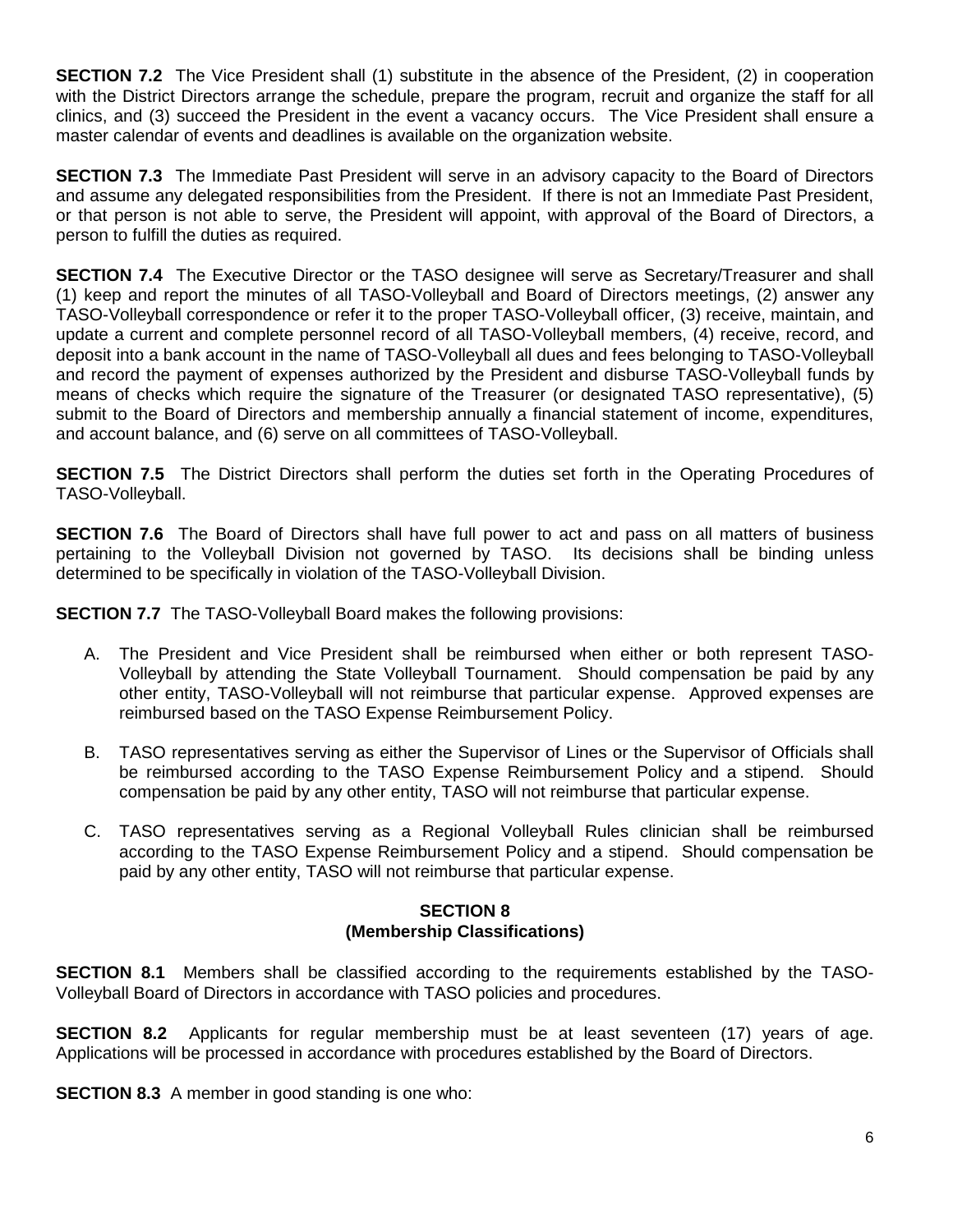- (A) has paid all dues and fees both to TASO and their local Chapter
- (B) has complied with all the membership requirements at the state and local level
- (C) has attended the state meeting and/or TASO-Volleyball rules clinic or completed an on-line clinic
- (D) has completed and passed the mandatory exam with a grade of at least 70
- (E) is in compliance with all the policies and procedures of TASO and TASO-Volleyball

**SECTION 8.4** The Board of Directors shall have full authority to change any member's classification whenever, in its opinion, such change is for the best interest of the Volleyball Division.

**SECTION 8.5** To be eligible to officiate, all members must (1) pay local dues, (2) complete the TASO online renewal/new applicant process, and (3) pay state dues, as well as meet all local chapter requirements. All members must attend a mandatory TASO-Volleyball Rules Clinic or complete an on-line clinic as well as complete the mandatory exam scoring a 70 or better.

Officials may not work any level of matches until they have attended either the State Meeting, a Rules Clinic and/or completed the on-line clinic, and passed the TASO-Volleyball test with a grade of at least 70.

Officials may not work any level match at a school where they have been scratched by a coach, in the current season, according to the official process outlined by the UIL. Proper scratches will be communicated to the TASO Volleyball office and the official's chapter assigner via email.

# **Designations and Criteria**

- A. Each TASO-Volleyball official will be classified each year. The classifications to be used for this purpose are: Certified, Registered, Approved, and Auxiliary.
- B. Classifications will be determined according to the following criteria:
	- 1. Score on the current TASO/NFHS rules examination.
	- 2. Completed years of experience as a high school official to date.
	- 3. Number of regular season contests (varsity and sub-varsity) worked in the *last varsity* season worked.
	- 4. Attendance at a mandatory TASO-Volleyball Rules Clinic or completion of an on-line clinic during the *current year.*
	- 5. *A member's failure to complete the mandatory exam and attend a mandatory TASO-Volleyball Rules Clinic or completion of an on-line clinic makes him/her ineligible for assignments, including any post-season assignments and is not a member in good standing during the current season.*
	- 6. A member's failure to meet the mandatory requirements for two consecutive seasons may result in expulsion.
	- 7. When an official retires, he/she will retire at the highest classification attained during his/her career.
	- 8. A member must meet all local chapter requirements for attendance at meetings and training sessions.

# **Definitions of and Qualifications for:**

- **A. Certified**: A Certified official is that individual who has demonstrated consistent superior performance over a sustained period of time. This official is at the top of his/her peer group and has met standards of performance in excess of those required of Approved or Registered. The qualifications for a Certified official are as follows:
	- 1. The official must score an 86 or better on the mandatory TASO/NFHS rules examination for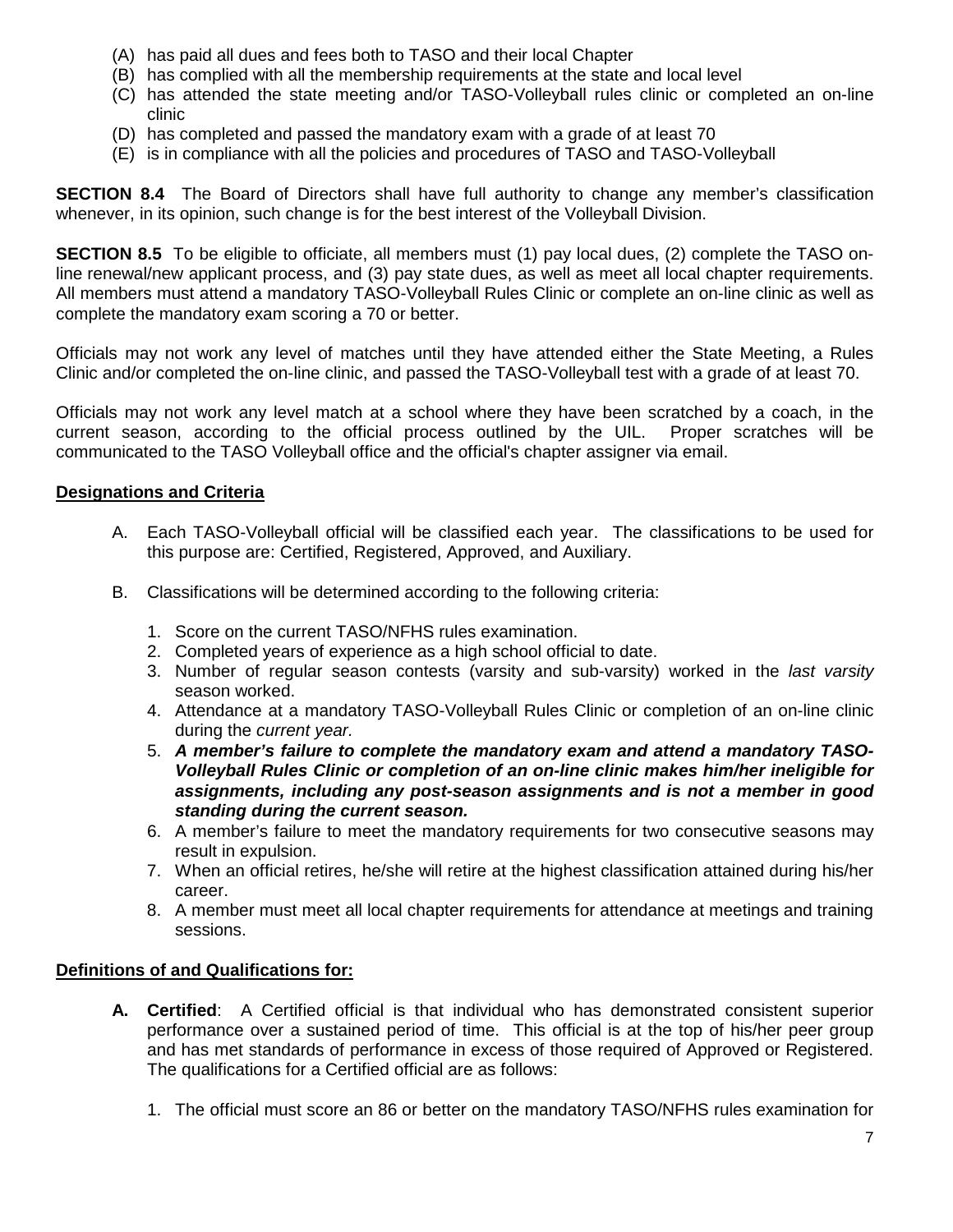that year.

- 2. The official must attend a mandatory TASO-Volleyball Rules Clinic or must complete an online clinic for that year.
- 3. The official must have a minimum of seven (7) completed years experience as a high school official, either with TASO-Volleyball or another association which is a member of the National Federation of State High School Associations.
- 4. The official must have paid state and local dues for the current year.
- **B. Approved:** An Approved official is that individual who has demonstrated the competence and gained the experience necessary to officiate at all levels of athletic competition in his/her sport. This official is in the upper middle range of his/her peer group. The qualifications for an Approved official are as follows:
	- 1. The official must score an 80 or better on the mandatory TASO/NFHS rules examination for that year.
	- 2 The official must attend a mandatory TASO-Volleyball Rules Clinic or must complete an online clinic for that year.
	- 3. The official must have a minimum of two (2) completed years experience as a high school official, either with TASO-Volleyball or another association which is a member of the National Federation of State High School Associations.
	- 4. The official must have paid state and local dues for the current year.
- **C. Registered:** A Registered official is that individual who, for whatever reason, does not meet the qualifications for a higher division, and all first year officials. This official may work any level of athletic competition. The qualifications for a Registered official are as follows:
	- 1. The official must score a 70 or better on the mandatory TASO/NFHS rules examination for that year; a score of 80 or better is required for playoffs.
	- 2. The official must have paid the required application fee as well as the required state and local dues.
	- 3. The official must attend a mandatory TASO-Volleyball Rules Clinic or must complete an online clinic for that year.
- **D. Auxiliary**: An Auxiliary official is that individual who will serve in the position of line judge only. They will not be allowed to work in any other position. The qualifications for Auxiliary official are:
	- 1. The official must have paid the required application fee as well as the required state and local dues.
	- 2. The official must have completed and passed with a score of 70 or better, training specific to lines calling.
	- 3. The official must attend mandatory chapter meetings and trainings as required.

# **UIL Top Crew List:**

- A. To be eligible for inclusion in the Top Crew list of a TASO-Volleyball chapter, an official must score a 90 or above on the current year's volleyball exam and meet all criteria of being a member in good standing for the current year. Chapters may require higher scores for inclusion in the Top Crew list.
- B. Chapter officers found to have included ineligible officials on their Top Crew list, may be subject to an ethics review. Any chapter's Top Crew list found to contain ineligible officials will be rejected in its entirety, meaning no otherwise eligible official on the chapter's Top Crew list will be considered for post season.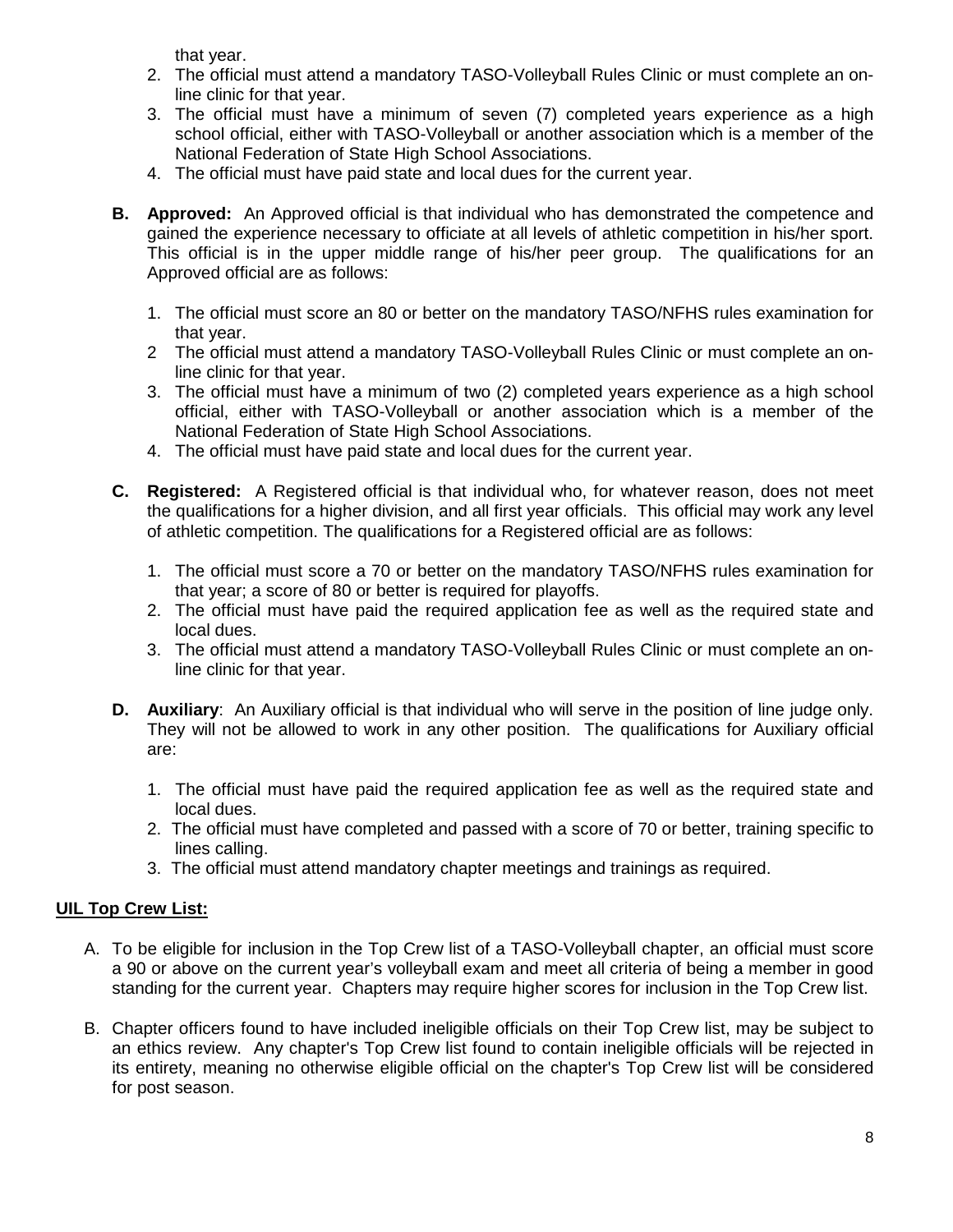# **Transferring from Another State Association:**

An official who (1) transfers his/her registration from another state association which is a member of the National Federation of State High School Associations (NFHS), and (2) who meets all TASO-Volleyball qualifications will be assigned a ranking by the local chapter board of directors in accordance with his/her record in the previous state association. Documentation from the previous state association, on their official letterhead, must include the official's grade on the rules examination for the current year, verification of rules clinic attendance for the current year, number of contests officiated during the previous year and completed years of experience to date.

**SECTION 8.6** Membership renewal must be completed annually via the method determined by the Board of Directors. Each member shall follow the prescribed procedure. The TASO-Volleyball Division Membership year runs from December 1<sup>st</sup> through November 30<sup>th</sup>.

**SECTION 8.7** Procedure for payment of dues and method of notification shall be determined by the Board of Directors. Each member shall follow the prescribed procedure.

**SECTION 8.8** In the event of a conflict between these Operating Procedures of TASO-Volleyball and the By-Laws, Operating Procedures, or Ethics and Due Process Guidelines of TASO, TASO provisions shall prevail. Disciplinary proceedings shall be governed by the Ethics and Due Process Guidelines of TASO.

**SECTION 8.9** Dual members shall conform to each chapter's By-Laws in which they hold membership. Dual members may only vote through their home chapter for TASO elections. (See Addendum E for Multi-Chapter Membership Policy)

**SECTION 8.10** Members must adhere to the Uniform Policy as described in Addendum C.

# **SECTION 9 (Distribution of TASO-Volleyball Materials)**

All members shall have access to (a) an annual membership card, (b) information pertaining to TASO-Volleyball activities (clinics, Annual Meeting, etc.), (c) a current National Federation Rule Book for volleyball, (d) NFHS-UIL-TASO-Volleyball interpretations, current rules, and (e) Operating Procedures.

# **SECTION 10 (TASO-Volleyball Meetings)**

**SECTION 10.1** TASO-Volleyball will hold an Annual Meeting once a year. An announcement will be provided to all members at least thirty (30) days in advance of the meeting.

**SECTION 10.2** The place, date, time, and agenda for all other TASO-Volleyball meetings shall be determined by the Board of Directors and shall be announced to all members at least thirty (30) days prior to such meetings.

**SECTION 10.3** The Board of Directors shall hold at least two (2) meetings per year.

**SECTION 10.4** Standing Committees are: Awards, Finance, Policy and Procedures, and Rules. Other committees and task forces may be appointed by the President as needed.

**SECTION 10.5** All chapters are required to send representatives to the scheduled Friday and Saturday events of the TASO-Volleyball Annual Meeting, as determined annually by the Board. Chapter representatives required to attend are the President and Secretary, along with the District Director. In addition, the chapter trainer should attend Train the Trainer sessions as scheduled. A proxy for any position will satisfy the attendance requirement. Failure to send representatives will result in the Chapter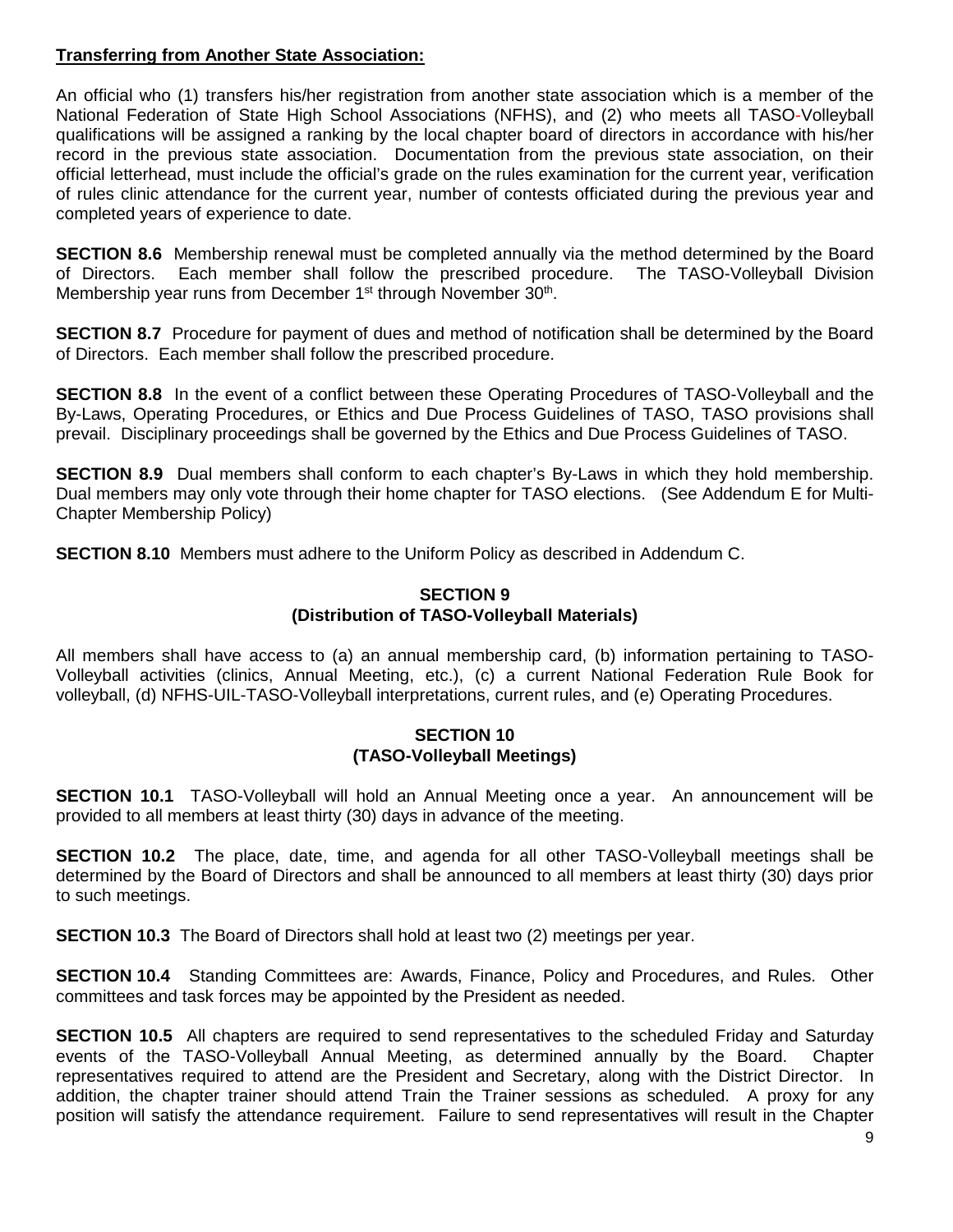being fined 5% of Chapter dues (based on the previous year's dues submission) or \$100, whichever is greater.

# **SECTION 11 (Fees)**

All officials will comply with the schedule of fees and travel allowances as outlined in the University Interscholastic League Constitution and Contest Rules and the TAPPS recommended fee and travel allowances schedule.

# **SECTION 12 (Continuity of Organization)**

**SECTION 12.1** Whenever any instrument, procedure, policy, memorandum, requirement or honor of TASO-Volleyball or its predecessor organizations, the Texas Volleyball Officials Association or the Southwest Volleyball Officials Association, refers to the Southwest Volleyball Officials Association or Southwest Officials Association, it shall be construed as referring to TASO-Volleyball or the Texas Association of Sports Officials, as appropriate, and such instrument, procedure, policy, memorandum, requirement or honor shall apply to TASO-Volleyball.

**SECTION 12.2** Membership in the Texas Volleyball Officials Association or the Southwest Volleyball Officials Association shall be considered as membership in TASO-Volleyball.

*Revised and Amended February 2019*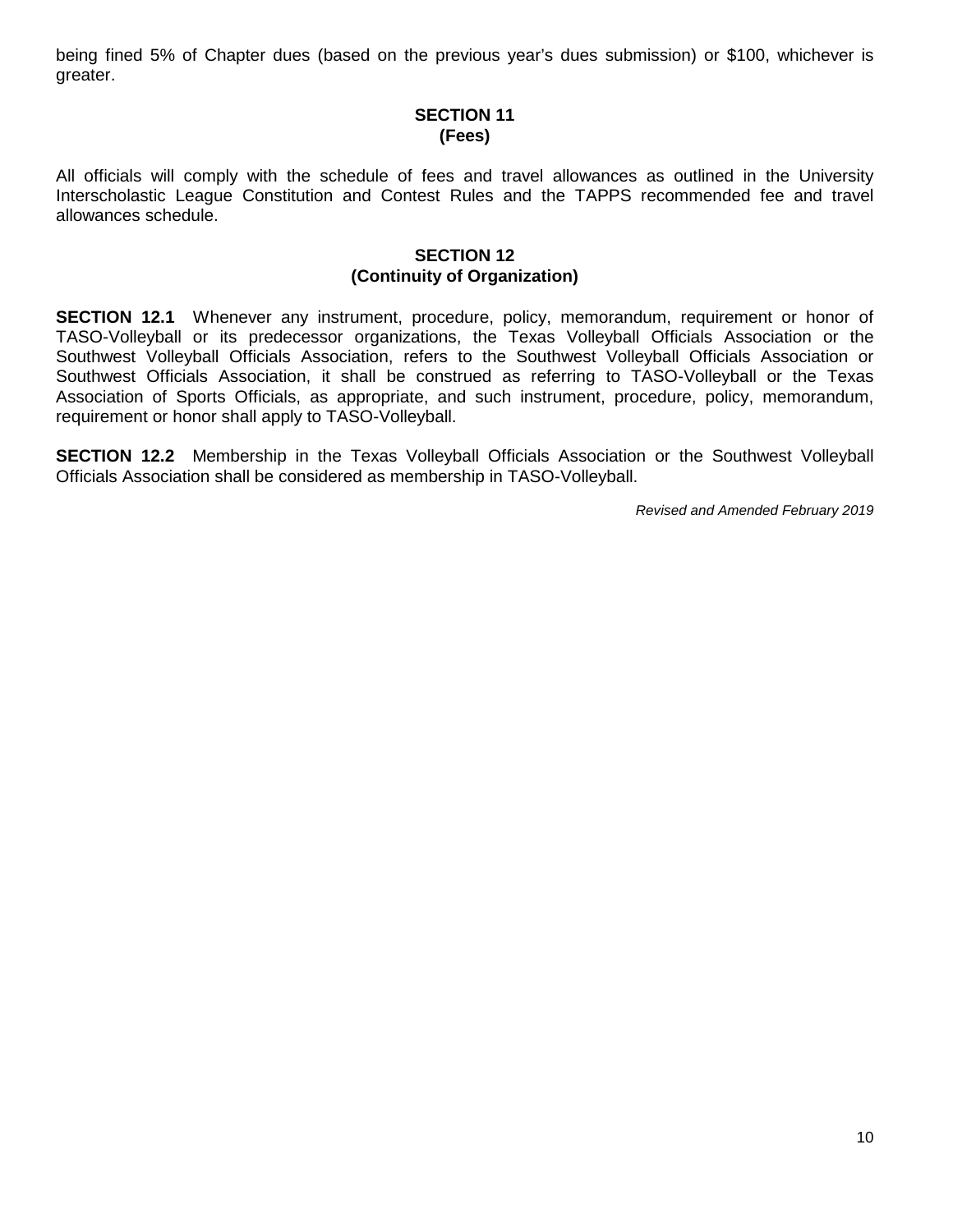# **2019 TASO VOLLEYBALL CALENDAR**

| December, 2018   |                                                                               |
|------------------|-------------------------------------------------------------------------------|
| 1                | 2019 TASO Volleyball Membership begins                                        |
| 1                | <b>District Directors take office</b>                                         |
|                  |                                                                               |
| February, 2019   |                                                                               |
| 1                | Special Awards due                                                            |
| $2 - 3$          | <b>Off-Season Board Meeting</b>                                               |
|                  |                                                                               |
| April            |                                                                               |
| $\mathbf{1}$     | Award nominations due                                                         |
| 16               | Late Fee starts                                                               |
|                  |                                                                               |
| May              |                                                                               |
| 1                | Annual Meeting PowerPoints due for review                                     |
|                  |                                                                               |
| July             | TGCA All-Star Match 1-4 A                                                     |
| 9                | <b>TGCA All-Start Match 5-6A</b>                                              |
| 10<br>12         |                                                                               |
| 12               | <b>Board of Directors Meeting</b>                                             |
|                  | <b>Chapter Officers Meeting</b>                                               |
| 13               | <b>Volleyball Annual Meeting</b>                                              |
| 15               | <b>Volleyball Exam Opens</b>                                                  |
| 16               | <b>On-Line Clinic Opens</b>                                                   |
| 20<br>21         | <b>Ft Worth Regional Clinic</b>                                               |
|                  | <b>Overton Regional Clinic</b>                                                |
| 27               | <b>Lubbock Regional Clinic</b>                                                |
| 28               | San Antonio Regional Clinic                                                   |
| August           |                                                                               |
| $\mathbf{1}$     | First day to submit intent to run for Officer and District Director positions |
| 1                | Renewal and New Member Applications close                                     |
| 3                | First Day for UIL Scrimmages                                                  |
| 3                | First Day for TAPPS Scrimmages                                                |
| 6                | First day for UIL Matches                                                     |
| 6                | First day for TAPPS Matches                                                   |
|                  |                                                                               |
| <b>September</b> |                                                                               |
| 15               | <b>Exam and On-Line Clinic Closes</b>                                         |
|                  |                                                                               |
| October          |                                                                               |
|                  | Last day to submit intent to run for Officer and District Director positions  |
|                  |                                                                               |
| November         |                                                                               |

- 7-9 TAPPS State Tournament<br>14-16 UIL Regional Tournaments UIL Regional Tournaments 20-23 UIL State Tournament
- 30 2019 Volleyball Membership Year ends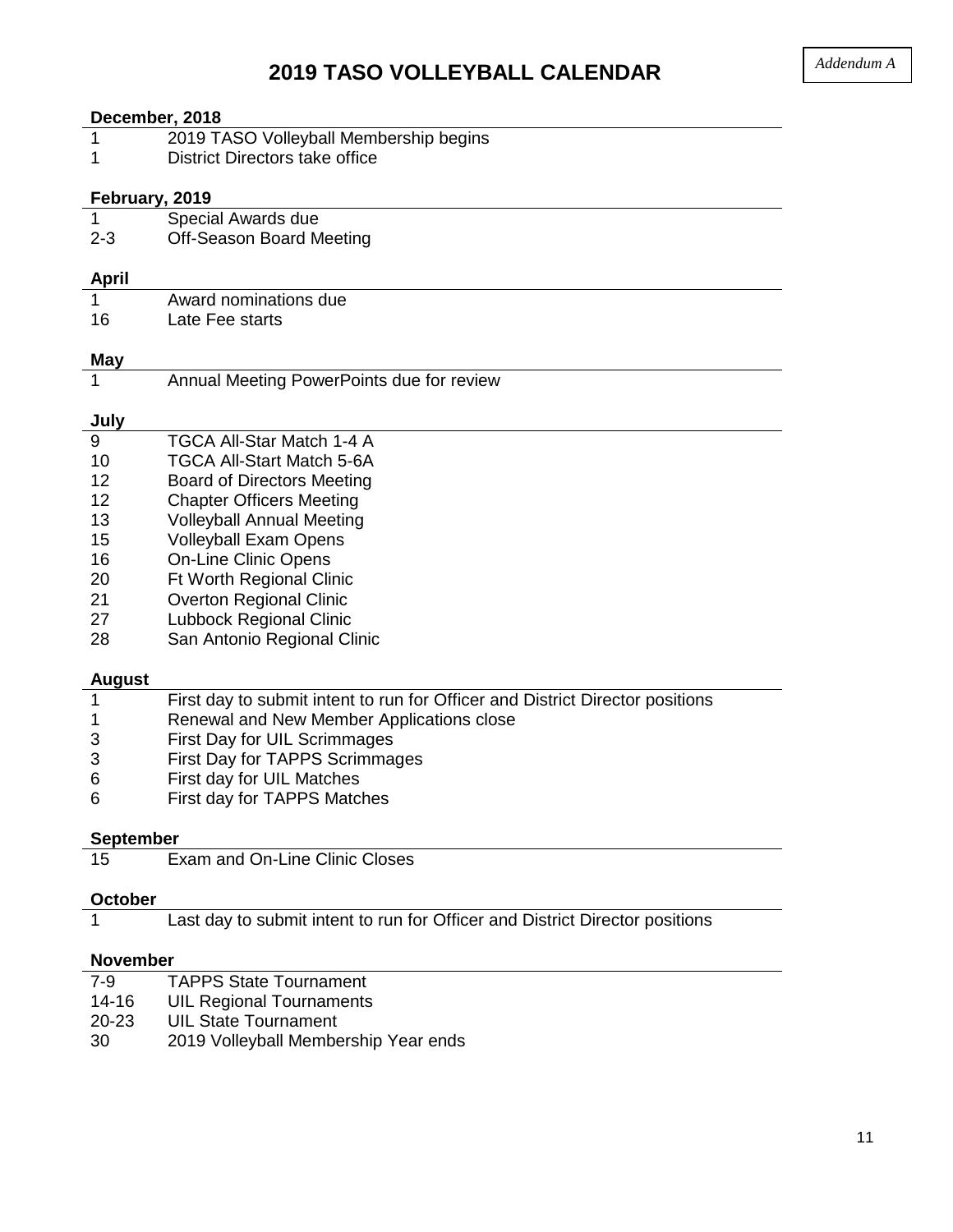

# **VOLLEYBALL DIVISION 2019 INVOICE FOR MATCH OFFICIATING SERVICES**

*Addendum B1* 

(EACH OFFICIAL MUST COMPLETE AND SUBMIT FOR PAYMENT)

| <b>MATCH LOCATION</b>  |  |                |               |  |
|------------------------|--|----------------|---------------|--|
| TEAMS/SCHOOLS          |  |                |               |  |
| <b>OFFICIAL'S NAME</b> |  | <b>PHONE</b>   |               |  |
| <b>MAILING ADDRESS</b> |  | <b>EMAIL</b>   |               |  |
| PHYSICAL ADDRESS       |  |                | LAST 4 OF SSN |  |
| <b>CITY</b>            |  | ТX             | <b>ZIP</b>    |  |
| <b>CO-OFFICIAL</b>     |  | <b>CHAPTER</b> |               |  |

# **MATCH FEES – EACH MATCH PER OFFICIAL**

| <b>REGULAR SEASON</b>                       |                                  |                                  | <b>MATCH FEE</b> | # MATCHES | <b>AMOUNT</b> |    |
|---------------------------------------------|----------------------------------|----------------------------------|------------------|-----------|---------------|----|
| <b>VARSITY</b>                              |                                  |                                  | 3 out of 5       | \$60      |               | \$ |
| <b>SUB VARSITY</b>                          |                                  |                                  | 2 out of 3       | \$40      |               | \$ |
| <b>SUB VARSITY</b>                          |                                  |                                  | 3 out of 5       | \$45      |               | \$ |
| <b>JUNIOR HIGH</b>                          |                                  |                                  | 7th & 8th        | \$35      |               | \$ |
|                                             | <b>JUNIOR HIGH DEVELOPMENTAL</b> |                                  | 7th & 8th        | \$15      |               | \$ |
|                                             |                                  | <b>TOURNAMENTS</b>               |                  |           |               |    |
| <b>VARSITY</b>                              |                                  |                                  | 3 out of 5       | \$60      |               | \$ |
| <b>VARSITY</b>                              |                                  |                                  | 2 out of 3       | \$50      |               | \$ |
| <b>SUB VARSITY</b>                          |                                  |                                  | 3 out of 5       | \$45      |               | \$ |
| <b>SUB VARSITY</b>                          |                                  |                                  | 2 out of 3       | \$40      |               | \$ |
| JUNIOR HIGH (7TH AND 8TH)                   |                                  | 2 out of 3                       | \$35             |           | \$            |    |
|                                             |                                  | <b>POOL PLAY - MINI GAMES</b>    |                  |           |               |    |
| <b>VARSITY</b>                              |                                  |                                  | 2 to 15          | \$35      |               | \$ |
| <b>SUB VARSITY</b>                          |                                  |                                  | 2 to 15          | \$30      |               | \$ |
| <b>JUNIOR HIGH</b>                          |                                  | 2 to 15                          | \$30             |           | \$            |    |
| LINE JUDGE - REGULAR SEASON AND TOURNAMENTS |                                  |                                  |                  |           |               |    |
| JR HIGH - \$20                              | <b>SUB-VAR - \$25</b>            | SUB VAR 3/5 OR<br>VAR 2/3 - \$30 | VARSITY - \$45   |           |               | \$ |
|                                             | <b>TOTAL MATCH FEES</b>          |                                  |                  |           |               | \$ |

# **TRAVEL FEES**

| TRAVEL RANGE FEE - CHAPTER CENTER POINT TO VENUE - PER OFFICIAL |                          |                                             |                           |                            | <b>AMOUNT</b> |               |
|-----------------------------------------------------------------|--------------------------|---------------------------------------------|---------------------------|----------------------------|---------------|---------------|
|                                                                 | $\Box$ 0-30 MILES - \$15 | $\Box$ 31-60 MILES - \$30                   | $\Box$ 61-90 MILES - \$45 | $\Box$ 91-120 MILES - \$70 |               |               |
|                                                                 |                          | PORTAL TO PORTAL (OFFICIAL'S HOME TO VENUE) |                           |                            |               |               |
|                                                                 |                          | FOR MILEAGE EXCEEDING 120 MILES ONE WAY     |                           | <b>RATE</b>                | <b>MILES</b>  | <b>AMOUNT</b> |
|                                                                 | <b>ONE CAR</b>           |                                             |                           | .580/MI                    |               |               |
| $\Box$<br><b>TWO CARS</b>                                       |                          |                                             | .435/MI                   |                            |               |               |
| $\Box$<br><b>THREE CARS</b>                                     |                          |                                             | .348/MI                   |                            |               |               |
| $\Box$<br><b>RIDER FEE</b>                                      |                          |                                             | \$15                      |                            |               |               |
| MEAL REIMBURSEMENT (if travel exceeds 120 miles one way)        |                          |                                             | \$15                      |                            |               |               |
| <b>TOTAL TRAVEL FEES</b>                                        |                          |                                             |                           |                            |               |               |
| <b>TOTAL DUE OFFICIAL</b>                                       |                          |                                             |                           |                            |               |               |

THE MATCH AND TRAVEL FEES LISTED ABOVE ARE AN ACCURATE ACCOUNTING OF THE PAYMENT DUE FOR MY SERVICES.

SIGNATURE OF OFFICIAL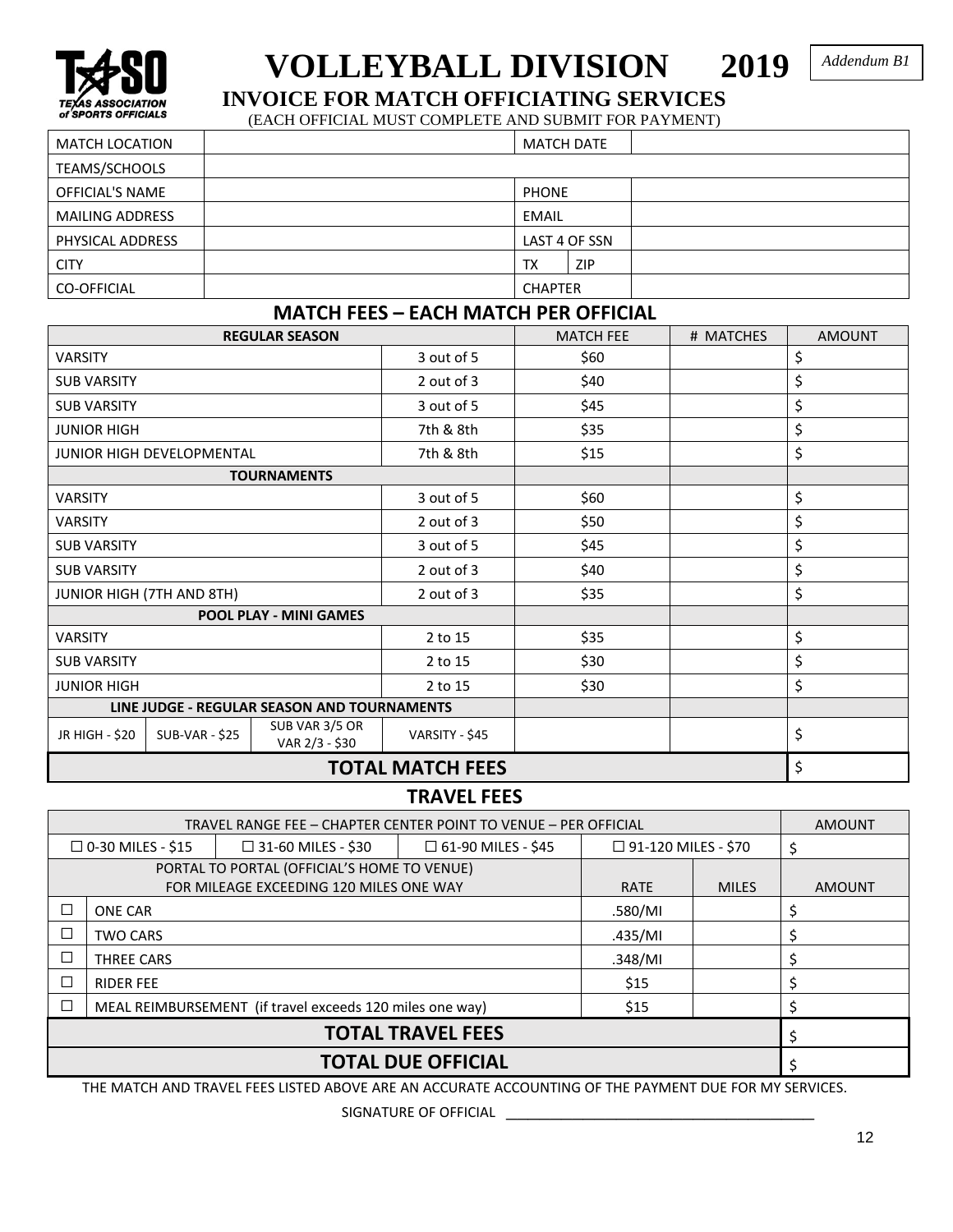

# **VOLLEYBALL DIVISION 2019** INVOICE FOR MATCH OFFICIATING SERVICES (PLAYOFFS)

*Addendum B2* 

(EACH OFFICIAL MUST COMPLETE AND SUBMIT FOR PAYMENT)

| <b>MATCH LOCATION</b>  | <b>MATCH DATE</b> |                |               |  |
|------------------------|-------------------|----------------|---------------|--|
| TEAMS/SCHOOLS          |                   |                |               |  |
| <b>OFFICIAL'S NAME</b> |                   | <b>PHONE</b>   |               |  |
| <b>MAILING ADDRESS</b> |                   | EMAIL          |               |  |
| PHYSICAL ADDRESS       |                   |                | LAST 4 OF SSN |  |
| <b>CITY</b>            |                   | <b>TX</b>      | <b>ZIP</b>    |  |
| CO-OFFICIAL            |                   | <b>CHAPTER</b> |               |  |

# **MATCH FEES – EACH MATCH PER OFFICIAL**

**ATTN ACCOUNTS PAYABLE: EACH CHAPTER SHOULD BE PAID INDEPENDENTLY PER UIL 1204 AND TAPPS POLICY**

| R1/R2                   | <b>MATCH FEE</b> | # MATCHES | <b>AMOUNT</b> |
|-------------------------|------------------|-----------|---------------|
| <b>BI-DISTRICT</b>      | \$70             |           | \$,           |
| AREA                    | \$80             |           | \$            |
| <b>QUARTER-FINALS</b>   | \$90             |           | \$            |
| REGIONAL SEMI-FINALS    | \$100            |           | \$            |
| <b>REGIONAL FINALS</b>  | \$100            |           | \$            |
| LINE JUDGE              |                  |           |               |
| <b>BI-DISTRICT</b>      | \$50             |           | \$            |
| AREA                    | \$50             |           | \$            |
| <b>QUARTER-FINALS</b>   | \$50             |           | \$            |
| REGIONAL SEMI-FINALS    | \$60             |           | \$            |
| <b>REGIONAL FINALS</b>  | \$60             |           |               |
| <b>TOTAL MATCH FEES</b> |                  |           |               |

# **TRAVEL FEES**

| TRAVEL RANGE FEE - CHAPTER CENTER POINT TO VENUE - PER OFFICIAL    |                                                                                                                  |                                             |         |             | <b>AMOUNT</b> |             |               |
|--------------------------------------------------------------------|------------------------------------------------------------------------------------------------------------------|---------------------------------------------|---------|-------------|---------------|-------------|---------------|
|                                                                    | $\Box$ 0-30 MILES - \$15<br>$\Box$ 31-60 MILES - \$30<br>$\Box$ 61-90 MILES - \$45<br>$\Box$ 91-120 MILES - \$70 |                                             |         |             |               | \$          |               |
|                                                                    |                                                                                                                  | PORTAL TO PORTAL (OFFICIAL'S HOME TO VENUE) |         |             |               |             |               |
|                                                                    |                                                                                                                  | FOR MILEAGE EXCEEDING 120 MILES ONE WAY     |         | <b>RATE</b> |               | MILEAGE/FEE | <b>AMOUNT</b> |
|                                                                    | <b>ONE CAR</b>                                                                                                   |                                             |         | .580/MI     |               |             |               |
|                                                                    | <b>TWO CARS</b>                                                                                                  |                                             |         | .435/MI     |               |             |               |
| $\Box$<br>THREE CARS                                               |                                                                                                                  |                                             | .348/MI |             |               |             |               |
| $\Box$<br><b>RIDER FEE</b>                                         |                                                                                                                  |                                             | \$15    |             |               |             |               |
| $\Box$<br>MEAL REIMBURSEMENT (if travel exceeds 120 miles one way) |                                                                                                                  |                                             | \$30    |             |               |             |               |
| <b>TOTAL TRAVEL FEES</b>                                           |                                                                                                                  |                                             |         |             |               |             |               |
| <b>TOTAL DUE OFFICIAL</b>                                          |                                                                                                                  |                                             |         |             |               |             |               |

THE MATCH AND TRAVEL FEES LISTED ABOVE ARE AN ACCURATE ACCOUNTING OF THE PAYMENT DUE FOR MY SERVICES.

SIGNATURE OF OFFICIAL \_\_\_\_\_\_\_\_\_\_\_\_\_\_\_\_\_\_\_\_\_\_\_\_\_\_\_\_\_\_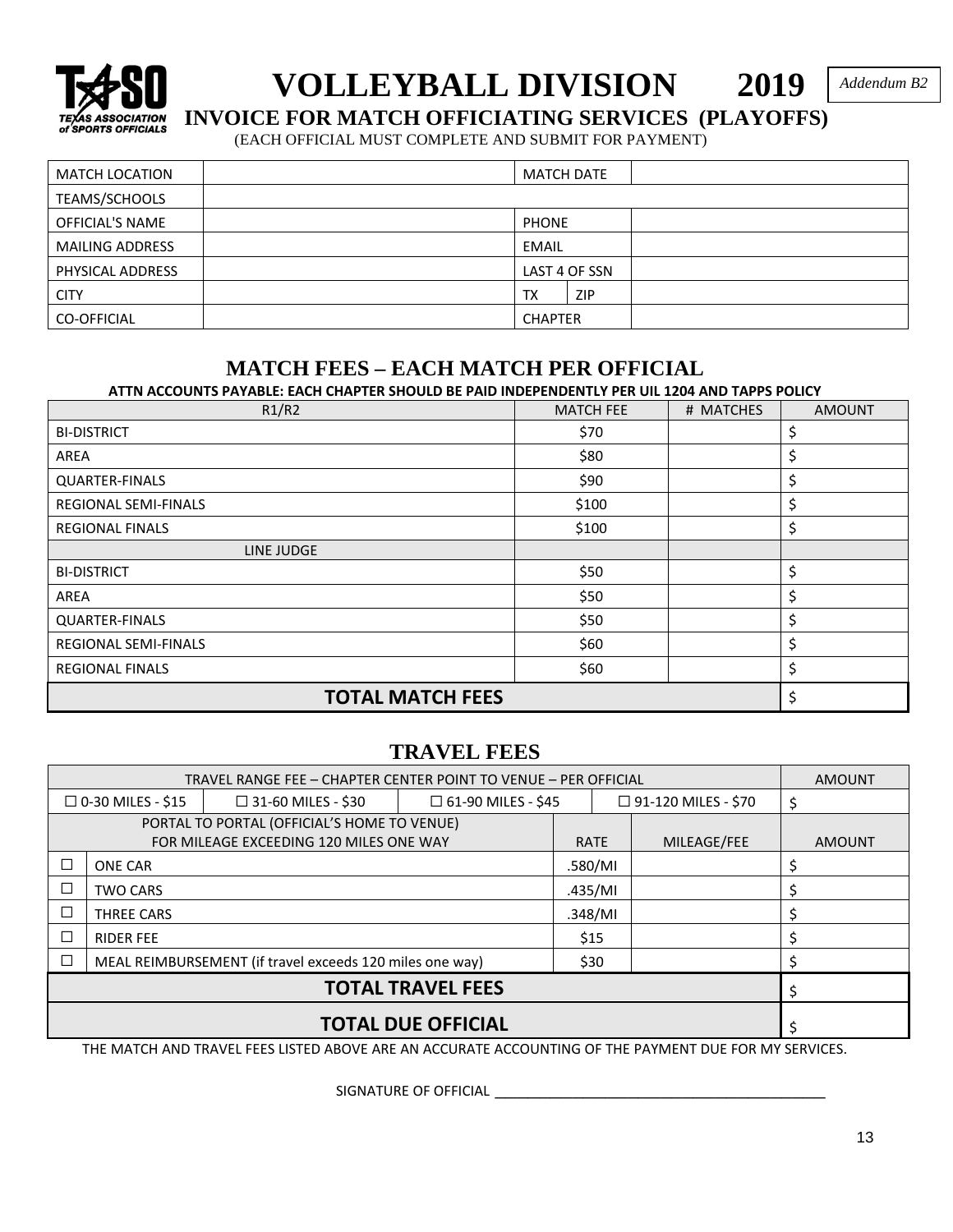# **I. The official uniform of the TASO – Volleyball Division shall be:**

- 1. An all-white collared short or long sleeved polo shirt with the TASO logo on the right side of the chest. The shirt must be an authorized TASO volleyball shirt supplied by an authorized vendor.
- 2. Jet black dress slacks with a plain black belt.
- 3. Solid black athletic shoes (without any colored logo).
- 4. Solid black socks (without visible logo).
- 5. A black whistle with a solid black lanyard.
- 6. An approved American Flag shall be worn as designated by TASO-Volleyball.
- (left sleeve, centered, 2 inches below the shoulder seam)
- 7. An all-white, crew neck sweatshirt or all white full zippered jacket with the TASO logo on the right side of the chest may be worn in addition to the uniform shirt as described in #1. The sweatshirt and/or full-zippered jacket must be purchased from an authorized TASO-Volleyball vendor.
- 8. An undershirt, if worn, should be solid white. The sleeves of the undershirt should not extend below the uniform sleeve.

# **NOTES:**

- #1 The TASO-Volleyball official uniform shall be worn to all UIL, TAPPS and TGCA All-Star matches assigned by the chapter. The uniform may not be worn outside these events.
- #2 A pink whistle and pink lanyard may be worn during the month of October to support Breast Cancer Awareness.
- #3 The sweatshirt and/or full zippered jacket are approved to be worn for additional warmth in cold gyms and may not be worn alone. They must be worn over the uniform shirt.
- #4 Uniform shirts must be tucked in. Sweatshirt and/or full zippered jacket is not tucked in.
- #5 Communication devices are not part of the TASO-Volleyball uniform and shall not be carried on the official's person.

# **II. All Local Chapters:**

Volleyball Chapters may allow jet black dress shorts to be worn in non-air-conditioned gyms only. The length of the shorts shall be from the mid-thigh to the top of the knee. No culottes, capri pants, or fleece sweat slacks/shorts are to be worn. If shorts are worn, black shoes and black socks are still required. After district play ends, no allowance is made for hot gyms. All members must wear the standard jet black dress slacks.

# **NO SHORTS WILL BE WORN DURING PLAYOFFS.**

Members found in violation of the official uniform policy will be penalized as follows:

| 1 <sup>st</sup> Offense: | Warning   |
|--------------------------|-----------|
| 2 <sup>nd</sup> Offense: | \$5 Fine  |
| 3rd Offense:             | \$25 Fine |

For subsequent violations the member will be considered a member not in good standing.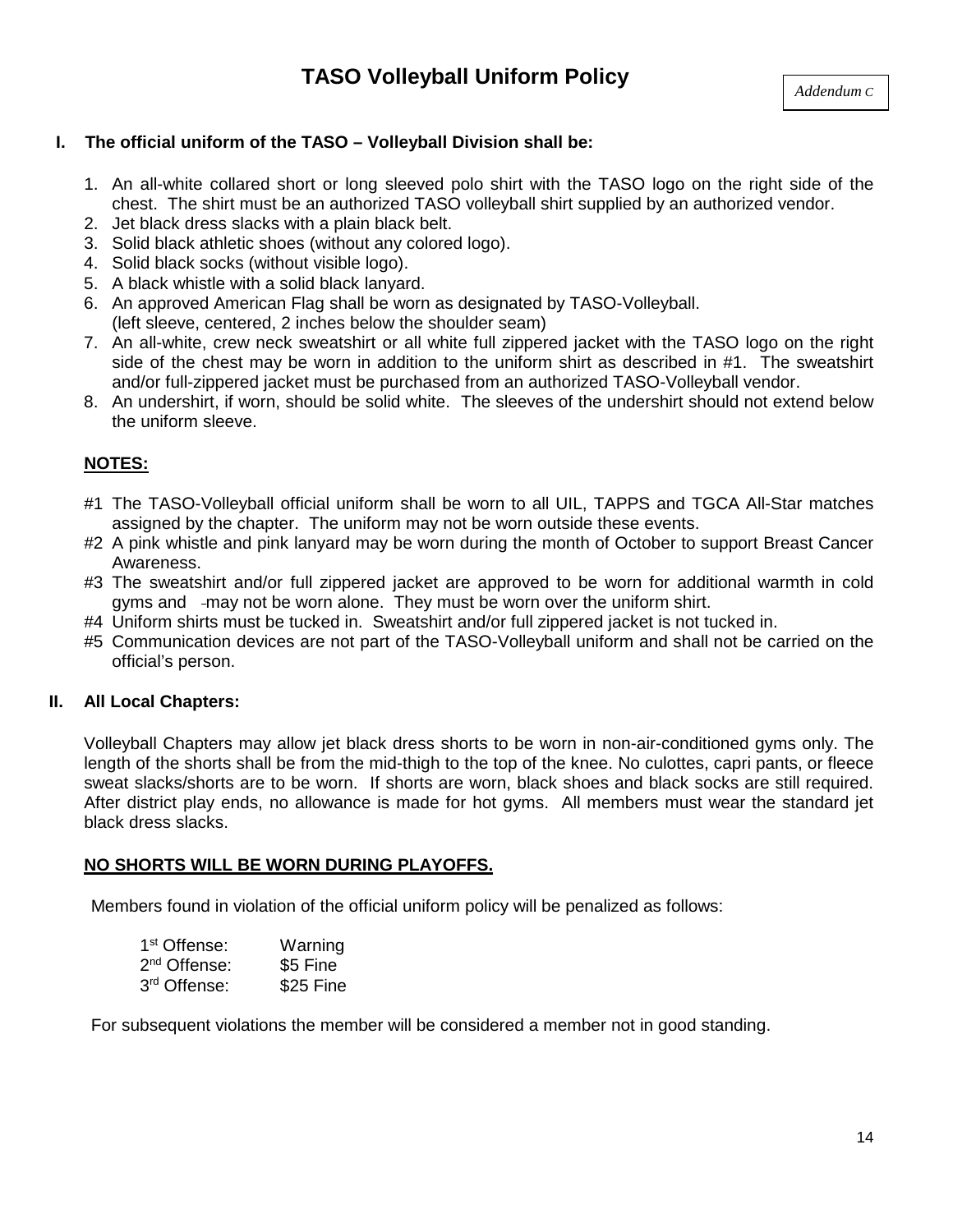# **TASO-Volleyball Policy for Establishment of a New Chapter**

The following procedure will govern the application for the establishment of TASO-Volleyball Chapters.

**GENERAL**: The establishment of a new chapter will be considered at the TASO-Volleyball off-season Board of Directors meeting. The new chapter will be considered in an area that fills the need to best support the UIL and/or TAPPS activities in the area. The new chapter should be beneficial to both the schools affected and the TASO-Volleyball officials. New chapters will generally not be approved based on a split in a chapter arising out of personality, political, or other factional issues. Until such time as the application for the formation of a new chapter is approved by the TASO-Volleyball board, no dues or applications may be collected by the proposed new chapter.

- **I. REQUIREMENTS**: The individual(s) making application for the establishment of a new chapter must submit all of the following information to the TASO office no later than forty-five (45) days prior to the off-season board meeting in order to have the request acted upon by the TASO-Volleyball board.
	- 1. A copy of the proposed Chapter by-laws.
	- 2. A list of the proposed officer's names, addresses, home and business telephone numbers and e-mail addresses.
	- 3. A list of names, addresses, home and business telephone numbers and e-mail addresses of prospective chapter members. If any prospective members are currently TASO members, their current chapter should be noted.
	- 4. A list of the schools the chapter plans to service. Note on this list, the chapter(s) presently serving each school.
- **II. PROCEDURES:** The TASO office will forward copies of the application to the TASO-Volleyball District Director(s) affected by the establishment of the new chapter. The Director(s) will investigate the application, note the impact on the division and chapters affected, and make a recommendation to the board at the next meeting.
- **III.** APPEALS: There is no appeal of the board vote. Applicants may resubmit an application in two years from the date of the original application unless requested by the TASO-Volleyball Board to resubmit sooner.